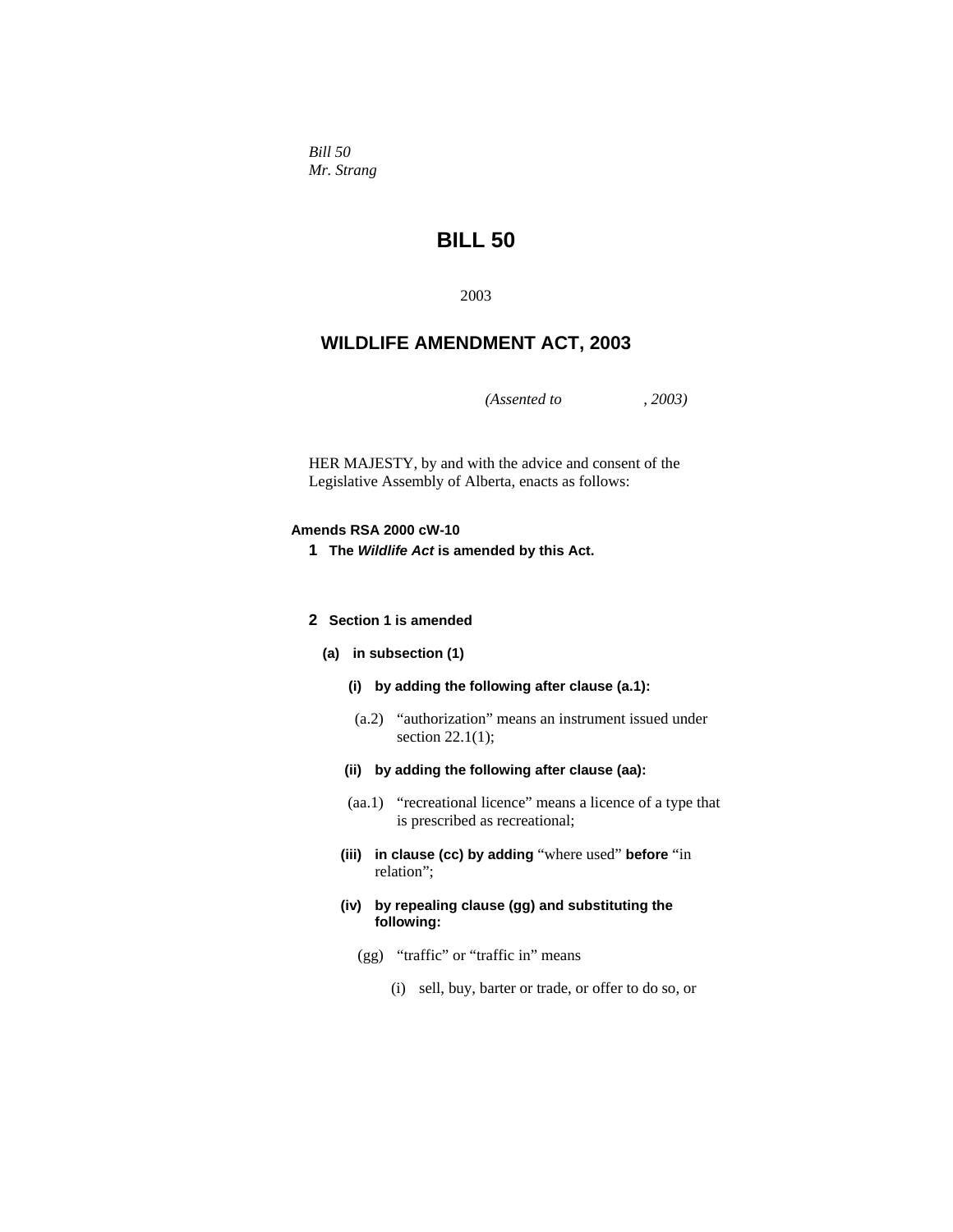(ii) solicit, advertise, display or expose for sale, barter or trade or with a view to effecting a sale, barter or trade;

# **(b) in subsection (2)(c)**

- **(i) by striking out** ", if that person was the operator of that farm" **and substituting** "or a wildlife or controlled animal from permit premises, if that person was the operator of that farm or those premises";
- **(ii) by adding** "it by means not involving trapping" **after** "recapture";
- **(iii) by adding** "other than by trapping" **after** "capture".

**3 Section 5(1) is amended by striking out** "authorization or" **and substituting** "a permission or any".

**4 The heading to Part 3 is repealed and the following is substituted:**

# **Part 3 Licences, Permits and Authorizations**

# **5 Section 19 is amended**

**(a) by adding the following after subsection (1):** 

**(1.1)** If the Minister has entered into an agreement under section 10 of the *Government Organization Act* with the government of Canada or of a province or territory or of another country or component part of another country that deals with the suspension or cancellation of the recreational licences in Alberta and that other jurisdiction of persons who have been convicted of offences relating to hunting, other than by means of traps, or whose right to hunt, other than by means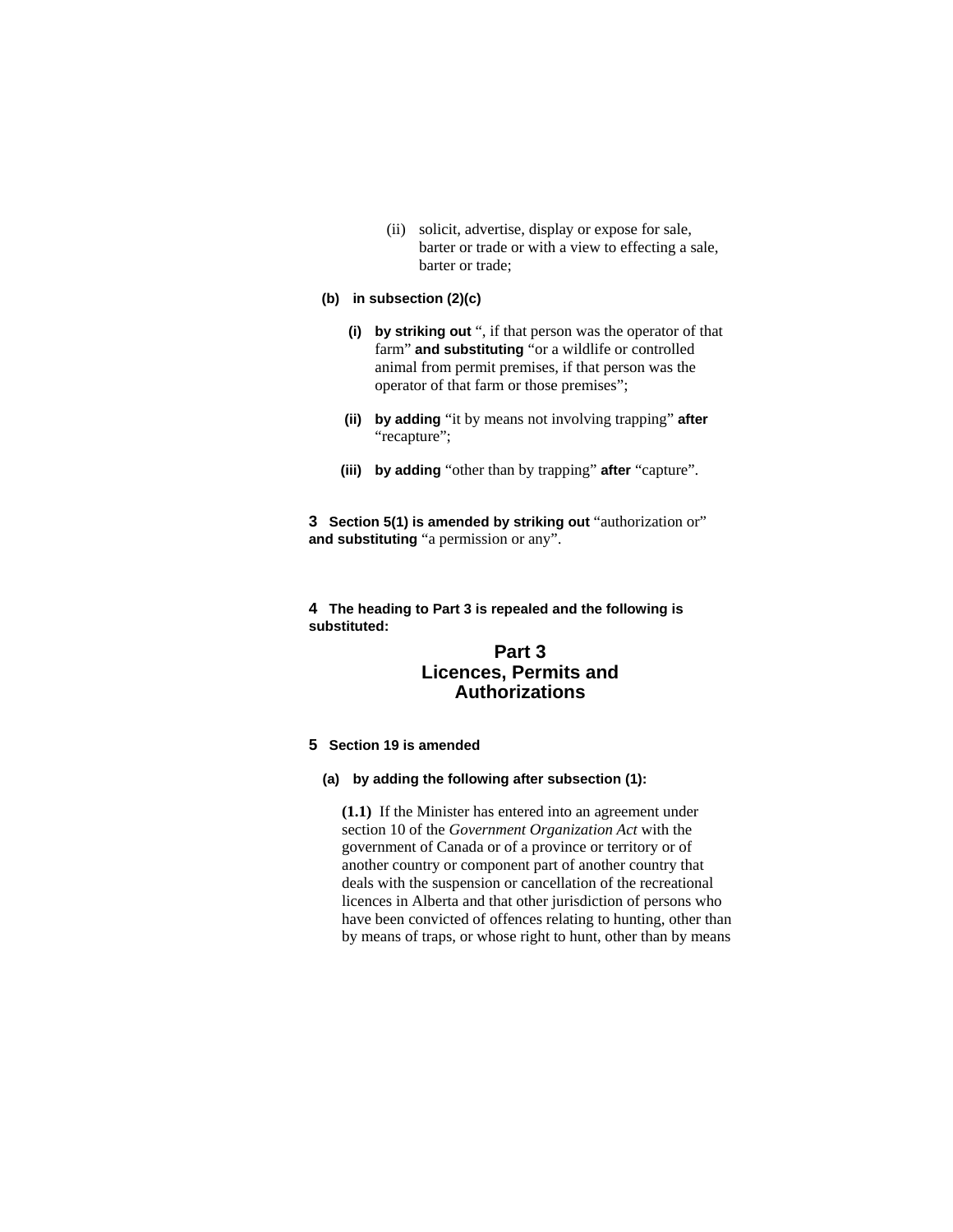of traps, or to obtain or hold recreational licences, has been suspended or cancelled under the laws of each such jurisdiction, the Minister may

- (a) cancel or suspend an Alberta recreational licence held by such a person,
- (b) suspend such a person's right to obtain or hold such a recreational licence,
- (c) reinstate a recreational licence that has been so cancelled, or
- (d) remove such a suspension of or restore such a suspended right to obtain or hold a recreational licence.
- **(1.2)** In construing subsection (1.1),
- (a) the terms "hunt", "hunting", "recreational licences" and "traps" are to be construed, to the extent that they relate to the jurisdiction other than Alberta, generally as applying to the equivalent terminology in the equivalent laws of that jurisdiction and in accordance with the laws of that jurisdiction, and
- (b) if there is no term equivalent to the term "recreational licence", the term is to be taken to refer to those licences or equivalent permissions that are as closely equivalent to recreational licences as the comparative contexts of the legislation of Alberta and the other jurisdiction allow.
- **(b) in subsection (2) by adding** "subsection (1.1) or" **after** "under":

#### **(c) by adding the following after subsection (2):**

**(2.1)** Subsection (1)(d) does not apply in respect of a suspension under section 35(4)(b) of the *Fisheries (Alberta) Act*.

**(d) in subsection (3) by striking out** "or section 101 or 102" **and substituting** ", section 101 or 102 of this statute or section 35(4)(b) of the *Fisheries (Alberta) Act*".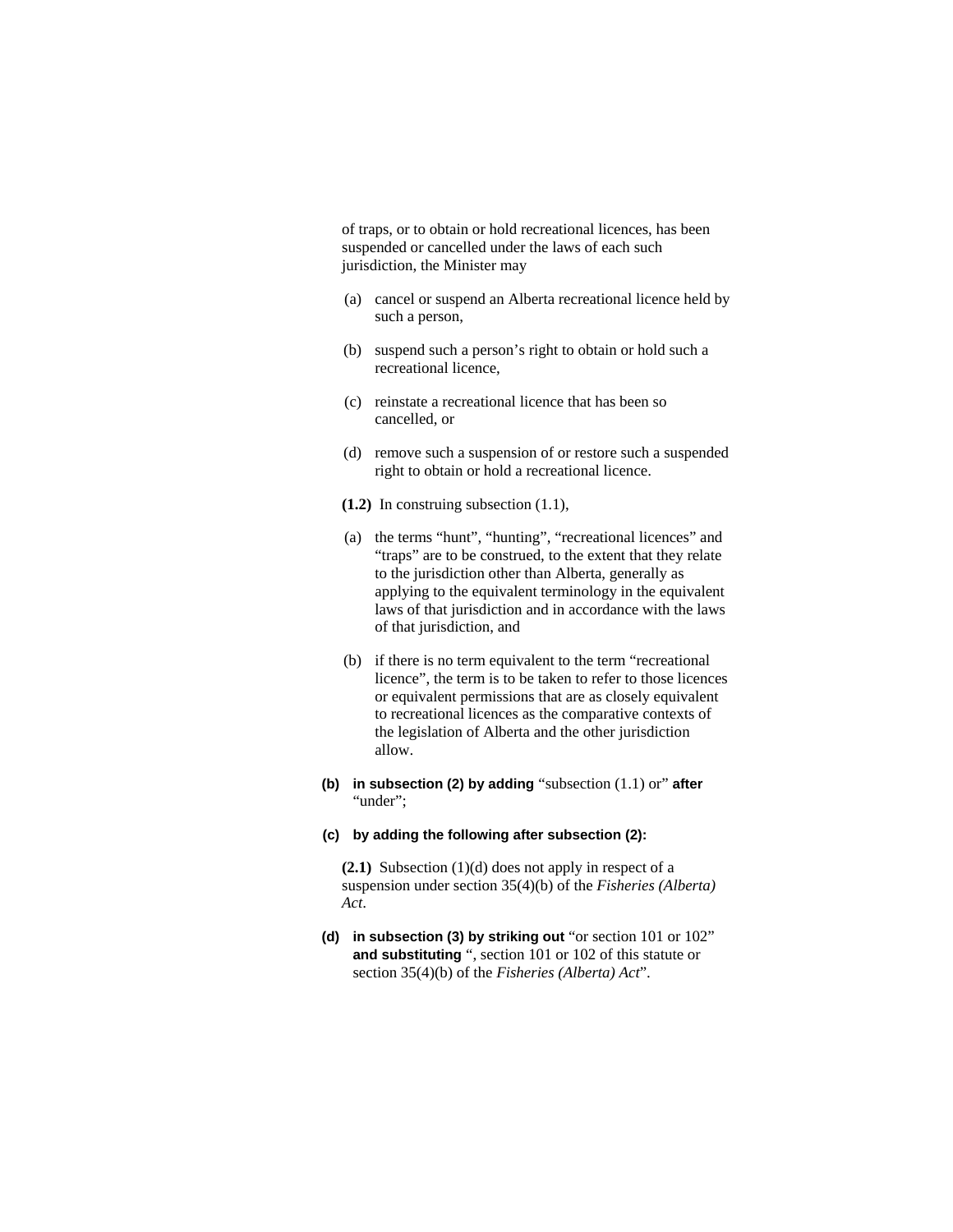# **6 The following is added after section 22:**

#### **Authorizations**

**22.1(1)** Except as prescribed, the Minister may issue instruments, referred to in this Act as authorizations, of the prescribed kinds, that authorize prescribed activities that are consistent with this Act and that

- (a) are of a general kind that would normally require, but are not in fact authorized by, a licence or permit, or
- (b) require or would normally require both a licence and a permit.

**(2)** All the provisions of this statute that apply with respect to licences, except this section and those prescribed, and that have the potential to apply with respect to authorizations, apply with respect to authorizations.

**(3)** Where a person is to be charged with an offence against a provision that applies to authorizations by virtue of subsection (2) and the charge relates to an authorization rather than to a licence, then notwithstanding that the provision in itself refers only to a licence, it is sufficient if the wording of the charge refers only to a contravention of that provision as if subsection (2) had also been cited as part of the charge.

# **7 Section 24 is amended**

# **(a) by repealing subsection (2) and substituting the following:**

**(2)** Subsection (1) does not apply to hunting that is specifically authorized by or under the *Agricultural Pests Act* and, to the extent that subsection (1) applies

- (a) with respect to guiding, it applies only to guiding for gain or reward, and
- (b) with respect to non-licence wildlife, it applies only to trapping.
- **(b) in subsection (3) by striking out** "or has a prescribed authorization".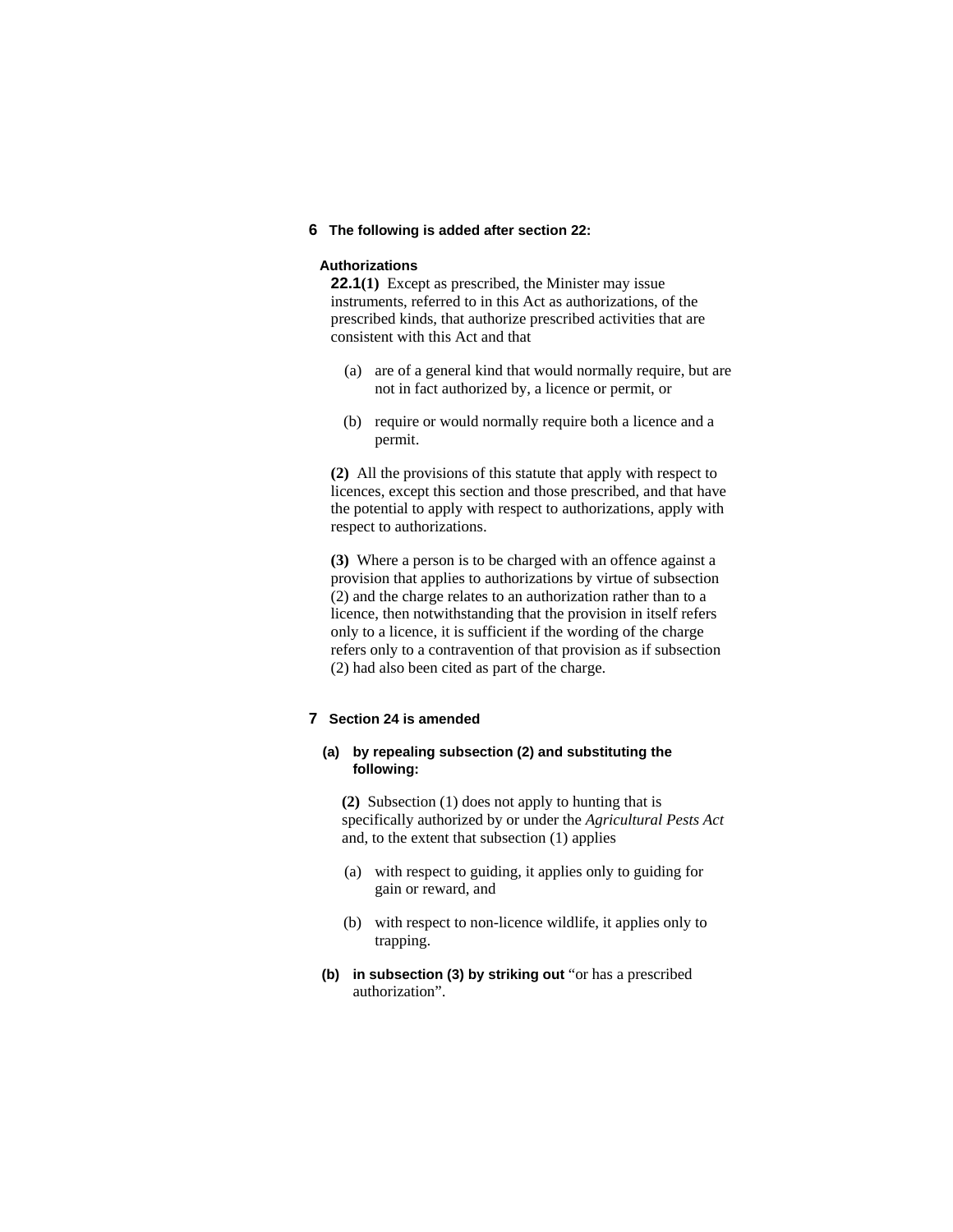**8 Section 36(2)(c) is amended by striking out** "a written authorization" **and substituting** "the written permission".

**9 Section 42(1) is amended by striking out** ", or has an authorization referred to in section 24(3),".

#### **10 Section 48 is amended**

- **(a) by renumbering it as section 48(1);**
- **(b) in subsection (1)**
	- **(i) by striking out** ", the person" **and substituting** "that licence holder";
	- **(ii) by adding** "that the licence holder believes, on reasonable and probable grounds, has been set unlawfully" **after** "that area";
- **(c) by adding the following after subsection (1):**

**(2)** On the removal of a trap under subsection (1), the licence holder shall forthwith report the removal to a wildlife officer.

#### **11 Section 50 is repealed and the following is substituted:**

# **Dog training and trials**

**50** Except as prescribed, a person shall not train or hold field trials for dogs for the purpose of hunting wildlife, retrieving game birds or carrying out any activity that simulates the hunting of animals or the retrieving of birds, unless that person holds a permit so authorizing, and in any case shall not do so in contravention of any regulations made under section 103(1)(y).

**12 Section 61 is amended by striking out** "authorization" **and substituting** "permission".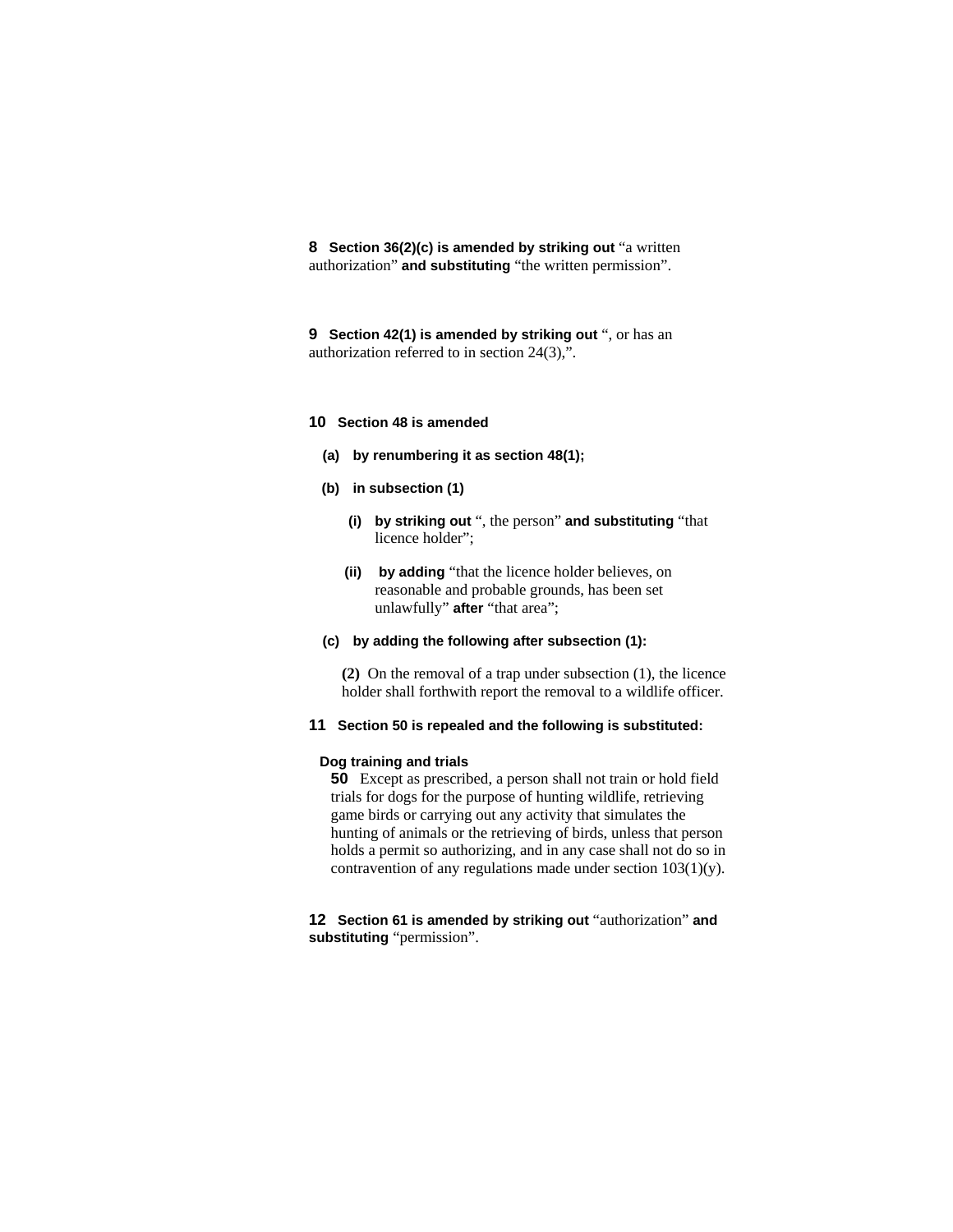# **13 Section 62(4) is repealed and the following is substituted:**

**(4)** Each single act described in section 1(1)(gg)(i) or (ii) done in relation to a wildlife animal constitutes a separate act of trafficking in wildlife.

# **14 Section 72(1)(b)(i) is amended by striking out**  "authorization" **and substituting** "authority".

**15 Section 74(1) is amended by adding** ", or was used in, the commission of" **after** "evidence of".

**16 Section 81(4) is amended by striking out** "authorization" **and substituting** "permission".

# **17 The following is added after section 81:**

# **Orders respecting wildlife attractants**

**81.1(1)** A wildlife officer or wildlife guardian who considers that

- (a) wildlife animals are being attracted by an attractant to a place other than a private dwelling house, and
- (b) the health or safety of any person is or may be threatened owing to their presence,

may order the owner, occupier or person in charge of that place or the person responsible for the presence of the attractant to contain, move or remove the attractant or take such other action as is considered necessary to remove the threat, within the period specified in the order.

**(2)** The person to whom the order is given shall comply with it within the period specified in the order.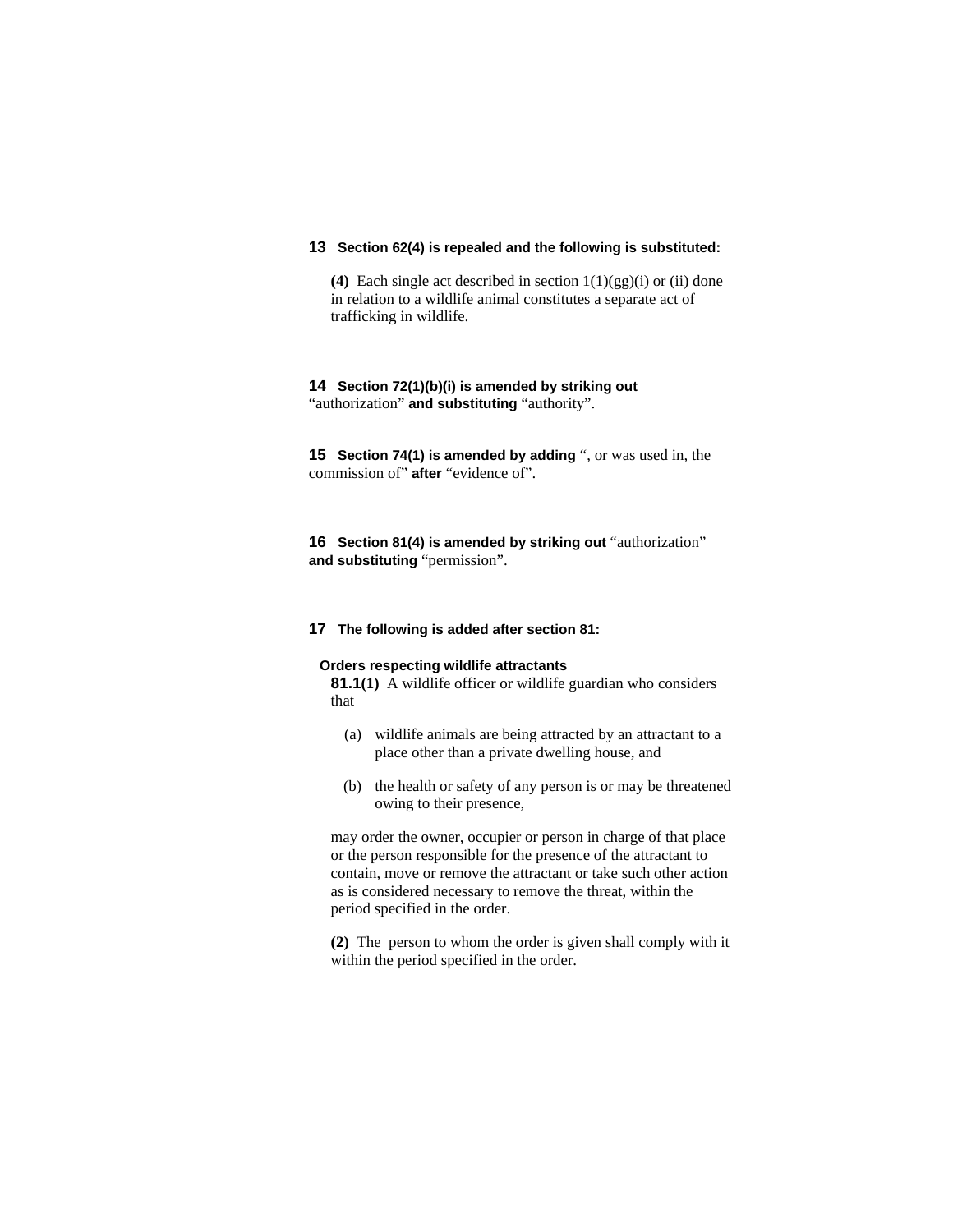**(3)** The officer or guardian may, for the purpose of ensuring that the order is being or has been complied with, enter on any land or premises, other than a private dwelling house, for the purpose of searching for and inspecting the attractant.

**(4)** The person to whom the order was given shall provide all reasonable assistance to the officer or guardian conducting the search or inspection.

**(5)** An order may not be given under subsection (1) in respect of

- (a) the farming of agricultural crops that are standing or that are in swaths, sheaves, bales or stooks in a field,
- (b) agricultural crops that have been harvested and placed in storage, or
- (c) activities specifically related to caring for live animals held in captivity anywhere.

# **18 The following is added after section 82:**

#### **Warrants**

**82.1** Without limiting section 3 of the *Provincial Offences Procedure Act*, sections 184.2, 487.01, 487.092, 487.1, 492.1 and 492.2 of the *Criminal Code* (Canada) and all the other provisions of that Code that pertain to those sections except for any such provisions that restrict the kind of offences to which the provisions relate, apply in respect of offences against, and related proceedings under, this Act.

### **19 Section 86 is amended**

- **(a) by renumbering it as section 86(1);**
- **(b) in subsection (1) by striking out** "A" **and substituting** "Subject to subsection (2), a";
- **(c) by adding the following after subsection (1):**

**(2)** Without limiting the application of section 3 or any rule of law relating to the immunity of the Crown, subsection (1)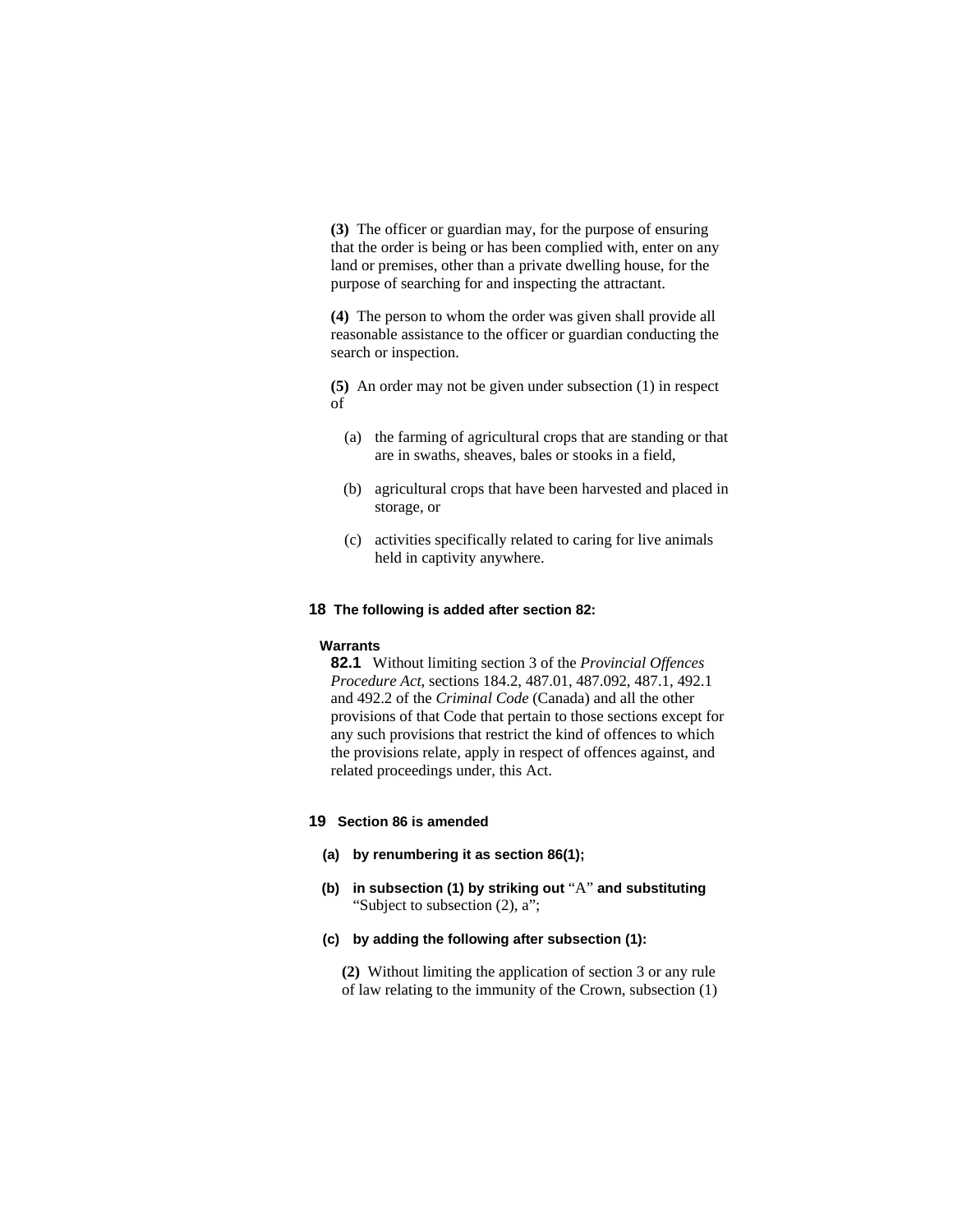does not apply to a person who, at the time of the contravention,

- (a) is an employee of the Crown under the Minister's administration who is carrying out powers or duties involving wildlife research, wildlife management or the hunting of a subject animal, or
- (b) is a wildlife officer or wildlife guardian, or an individual acting on behalf of or being supervised by an officer or guardian, who is carrying out powers or duties involving investigations or undercover operations related to the enforcement of this Act.

# **20 Sections 92 and 93 are repealed and the following is substituted:**

### **Penalties**

- **92(1)** A person who is convicted of
	- (a) an offence specified in subsection (3), or
	- (b) any offence involving a contravention of this Act where
		- (i) that person is a corporation, or
		- (ii) that person has previously been convicted of any offence involving a contravention of this Act and the offences for which the current conviction and a previous conviction were imposed occurred not more than 5 years apart,

is liable to a fine of not more than \$100 000 or to imprisonment for a term of not more than 2 years, or both.

**(2)** A person who is convicted of an offence against this Act under circumstances where subsection (1) does not apply is liable to a fine of not more than \$50 000 or to imprisonment for a term of not more than one year, or both.

- **(3)** The offences referred to in subsection (1)(a) are offences
	- (a) against section 35, 55(3) or 62(1) or (2),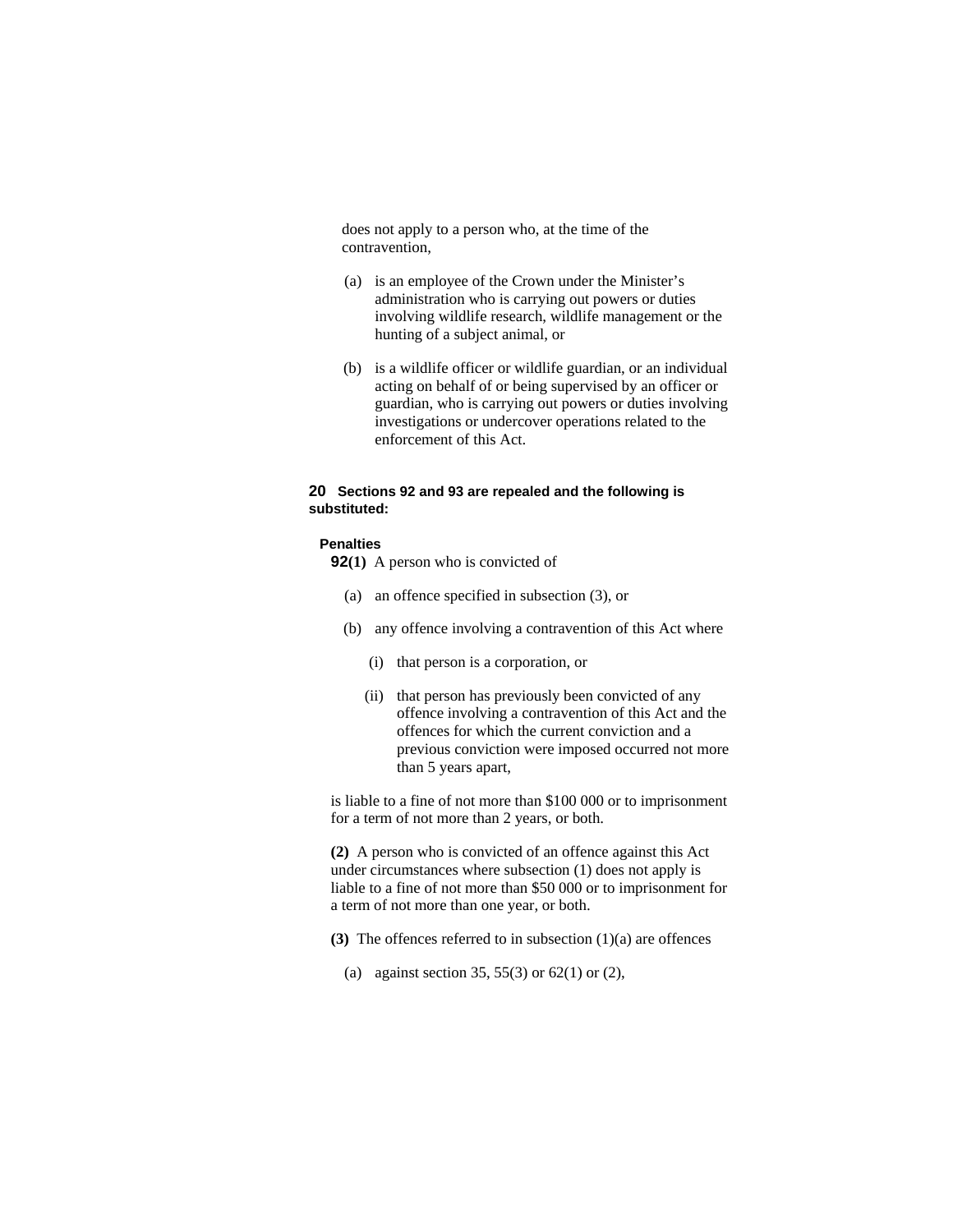- (b) against section 25(1), if the wildlife is an endangered animal, or
- (c) involving a contravention of any other provision of this Act that involves the hunting of a grizzly bear.
- **21 Section 95 is amended by striking out** ", 93".

**22 Section 101(1) and (2) are amended by striking out** "the licences of that person that are of a type prescribed as recreational" **and substituting** "that person's recreational licences".

### **23 Section 102 is amended**

**(a) by repealing subsection (1) and substituting the following:** 

**Suspension of licence and fishing licence on fine payment default** 

**102(1)** In addition to any cancellation or suspension under section 101 of this statute or section 35(4)(b) of the *Fisheries (Alberta) Act*, if

- (a) a person is convicted of an offence against this Act and ordered to pay a fine, and
- (b) the person does not pay the fine forthwith or within the time that the court has allowed for payment of the fine,

all of that person's recreational licences and licences issued under the *Fisheries (Alberta) Act* that authorize sportfishing within the meaning of that Act, and the right to obtain or hold

any such instrument, are automatically suspended until such time as the Minister is satisfied that the fine has been paid.

**(b) in subsection (3) by adding** "of this statute or section 35(4)(b) of the *Fisheries (Alberta)* Act" **after** "101" **wherever it occurs**.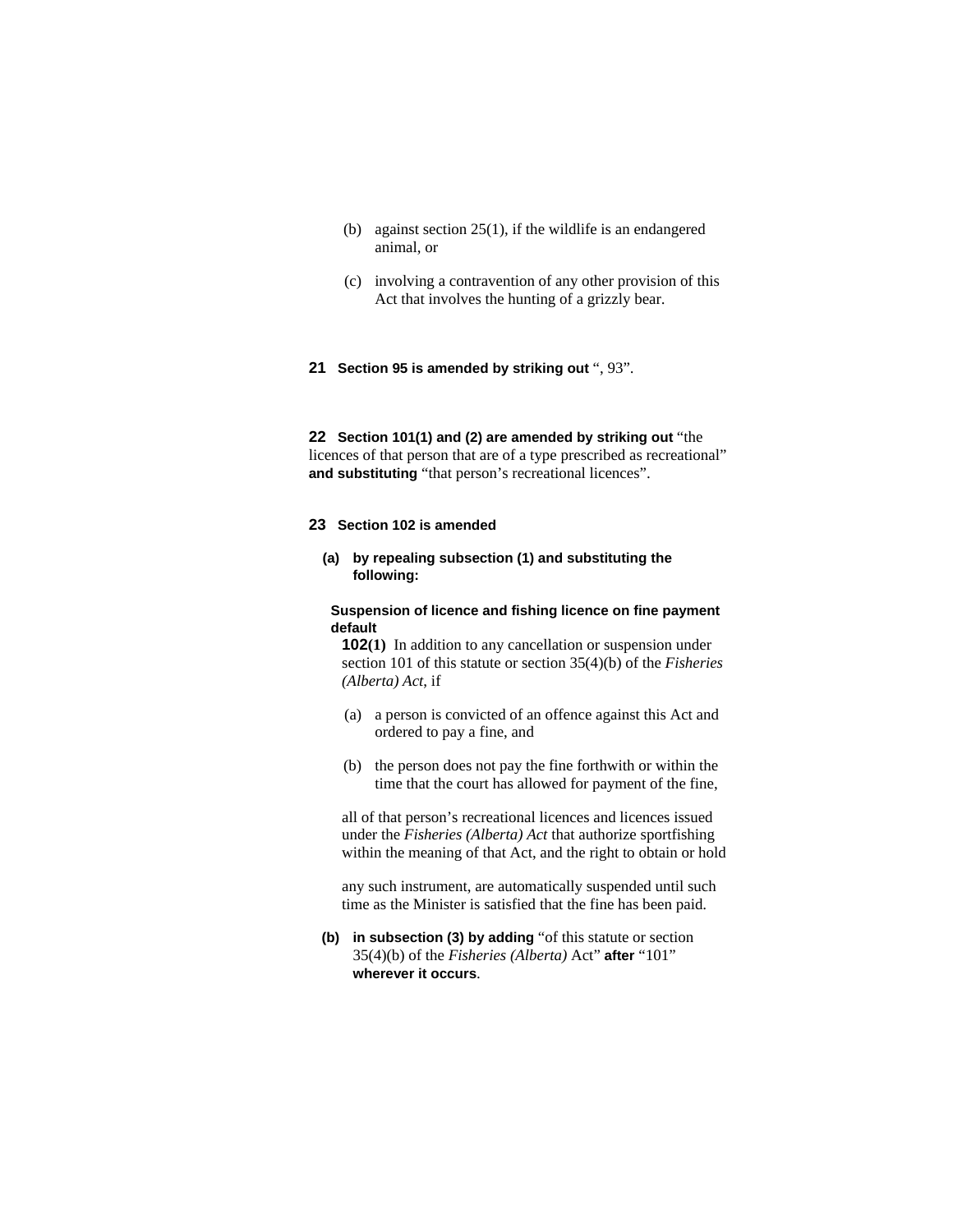# **24 Section 103(1) is amended**

- **(a) by adding the following after clause (a):**
- (a.1) respecting authorizations;
- **(b) by repealing clause (e) and substituting the following:**
	- (e) respecting the provision of guiding services, including restrictions on rights to enter into agreements to provide such services;
- **(c) in clause (y) by striking out** "the purpose of hunting wildlife or retrieving game birds" **and substituting** "any purposes referred to in section 50".

#### **25 Section 106 is relocated to follow after section 105.**

**26 Section 104(2)(a) is amended by striking out** "92(4)" **and substituting** "92(1)".

**27 The** *Livestock Industry Diversification Amendment Act, 2003* **is amended in section 17(5) in the new section 61(2) by striking out** "an authorization" **and substituting** "permission". **28(1) Sections 2(a)(i), 3, 4, 5(c) and (d), 6, 7(b), 8, 9, 11, 12, 14, 16, 23 and 24 come into force on Proclamation.**

**(2) Section 27 comes into force on the commencement of section 17(5) of the** *Livestock Industry Diversification Amendment Act, 2003* **(SA 2003 c26).** 

#### **Explanatory Notes**

**1** Amends chapter W-10 of the Revised Statutes of Alberta 2000.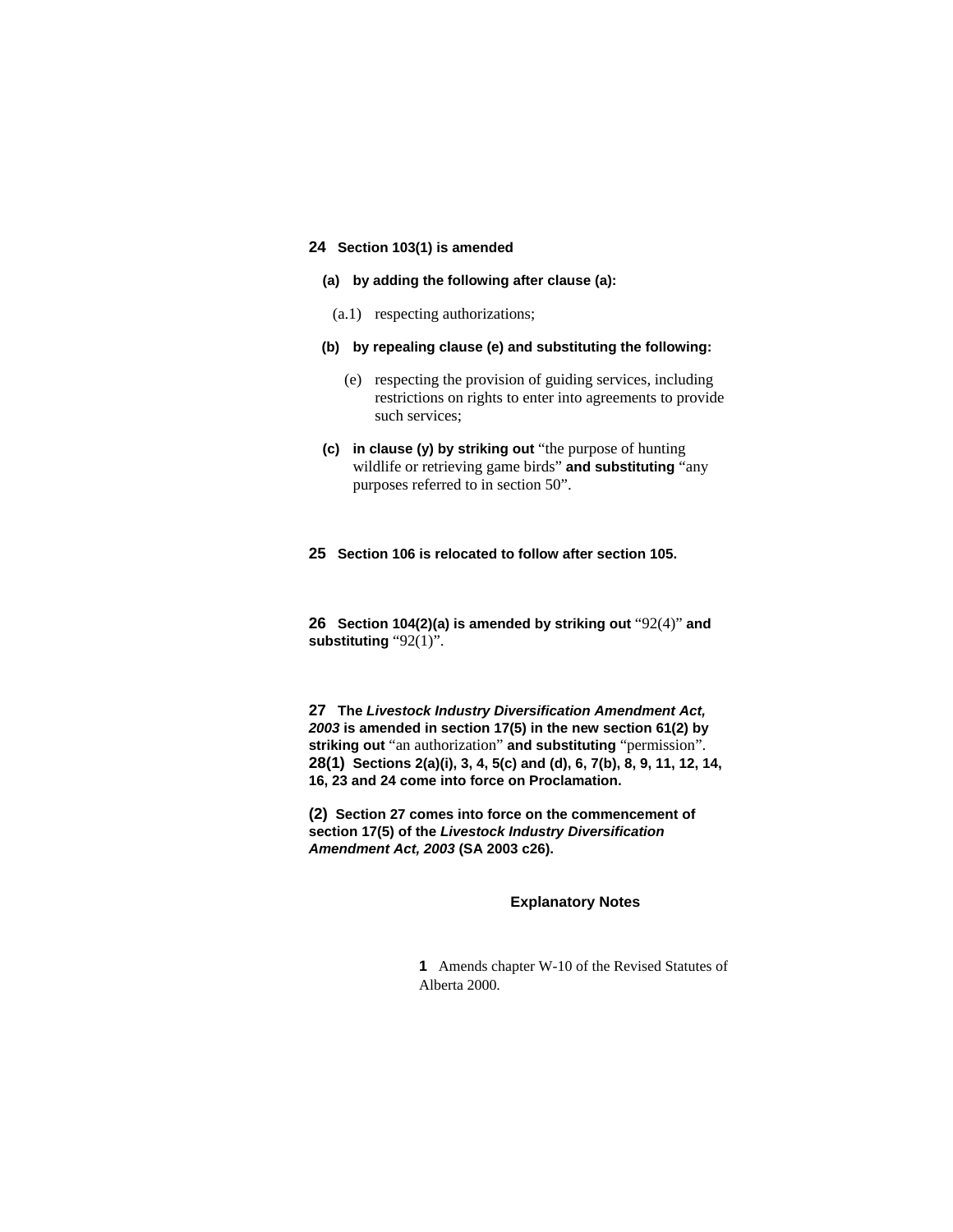# **2** Section 1 presently reads in part:

### *1(1) In this Act,*

- *(a) "animal" means a vertebrate, other than a human being or fish;*
- *(a.1) "appointed officer" means a wildlife officer appointed under section 1.1(1) who is an employee of the Crown and subject to the Public Service Act;*
- *(cc) "skin", in relation to an animal, includes its hide or pelt, with or without the pelage, and, in the case of a bird, includes the plumage;*
- *(gg) "traffic" means sell, buy, barter, solicit or trade or offer to do so;*

*(2) A person shall not be regarded as having hunted a subject animal* 

 *(c) where an authorized present or prospective game-production animal had escaped from a game animal production farm, if that person was the operator of that farm or an individual* 

 *employed or retained by that operator who, within a reasonable time following its escape, was engaged in attempting to recapture or in chasing it and who acted reasonably, using reasonable and generally accepted methods of humane capture, and in a manner that did not cause danger to other persons, wildlife or livestock or damage to property.* 

#### **3** Section 5(1) presently reads:

*5(1) An approval, authorization or other decision of the Minister, specific provision for which is made by this Act, may be made subject to any terms and conditions that the Minister considers appropriate.*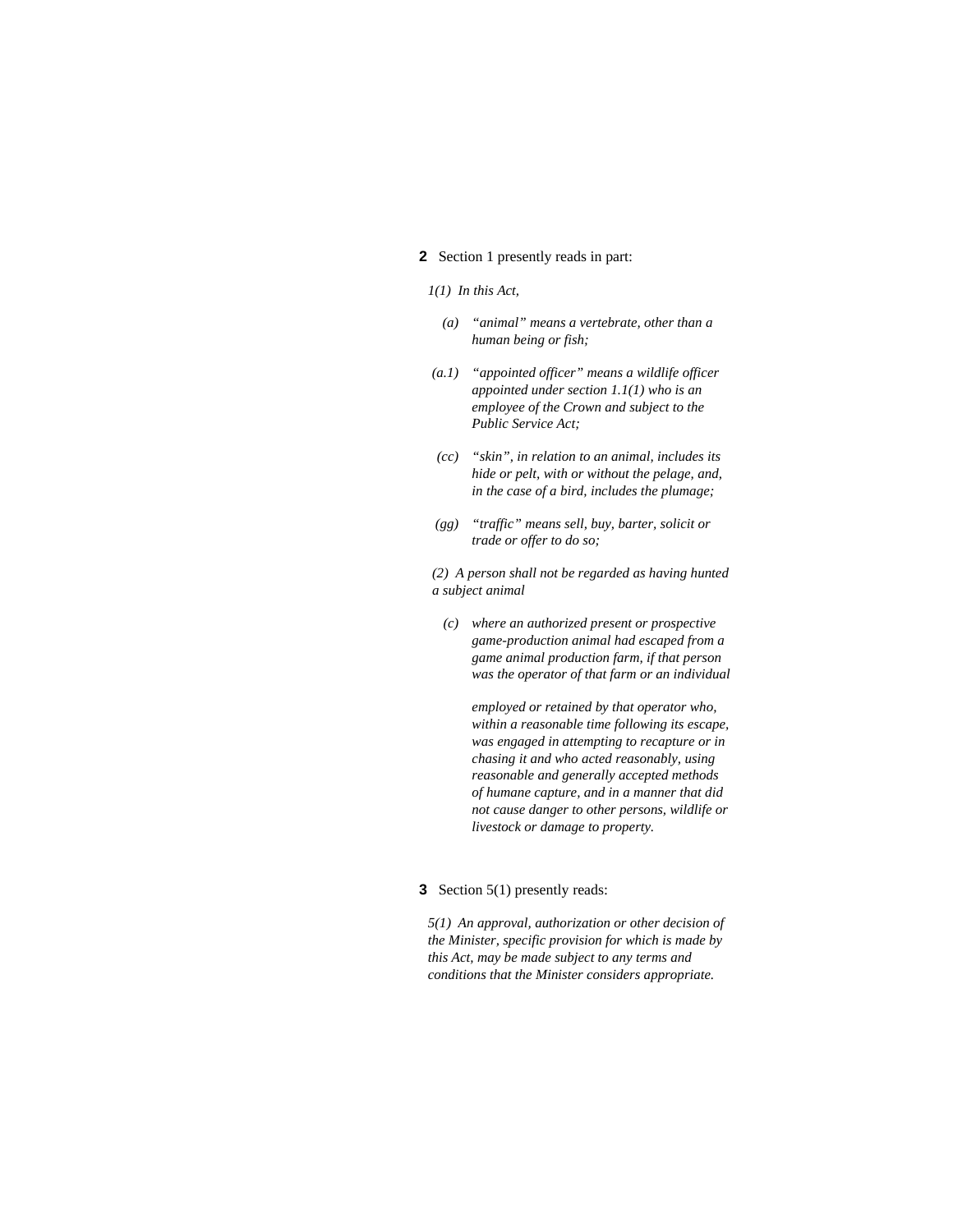# **4** The heading to Part 3 presently reads:

*Part 3 Licences and Permits* 

# **5** Section 19 presently reads in part:

*19(1) The Minister may, if the Minister considers that it is in the public interest to do so,* 

- *(a) cancel or suspend a licence or permit,*
- *(b) suspend a person's right to obtain or hold a licence or permit,*
- *(c) reinstate a cancelled licence or permit, or*
- *(d) remove a suspension of or restore a suspended right to obtain or hold a licence or permit.*

*(2) Subsection (1)(c) and (d) do not apply in respect of a cancellation or suspension under section 101 or 102.* 

*(3) Without limiting the applicability of any other provision of this Act against which an offence involving a licence or permit may be committed, a person who does anything* 

- *(a) under the purported authority of a licence or permit that is under suspension, or*
- *(b) while the person's right to obtain or hold a licence or permit is under suspension that would be authorized by that licence or permit if held and if that right were not under suspension,*

*whether the suspension was imposed under this section or section 101 or 102, is guilty of an offence against this subsection if the holding of a valid licence or permit is necessary to make the act lawful.*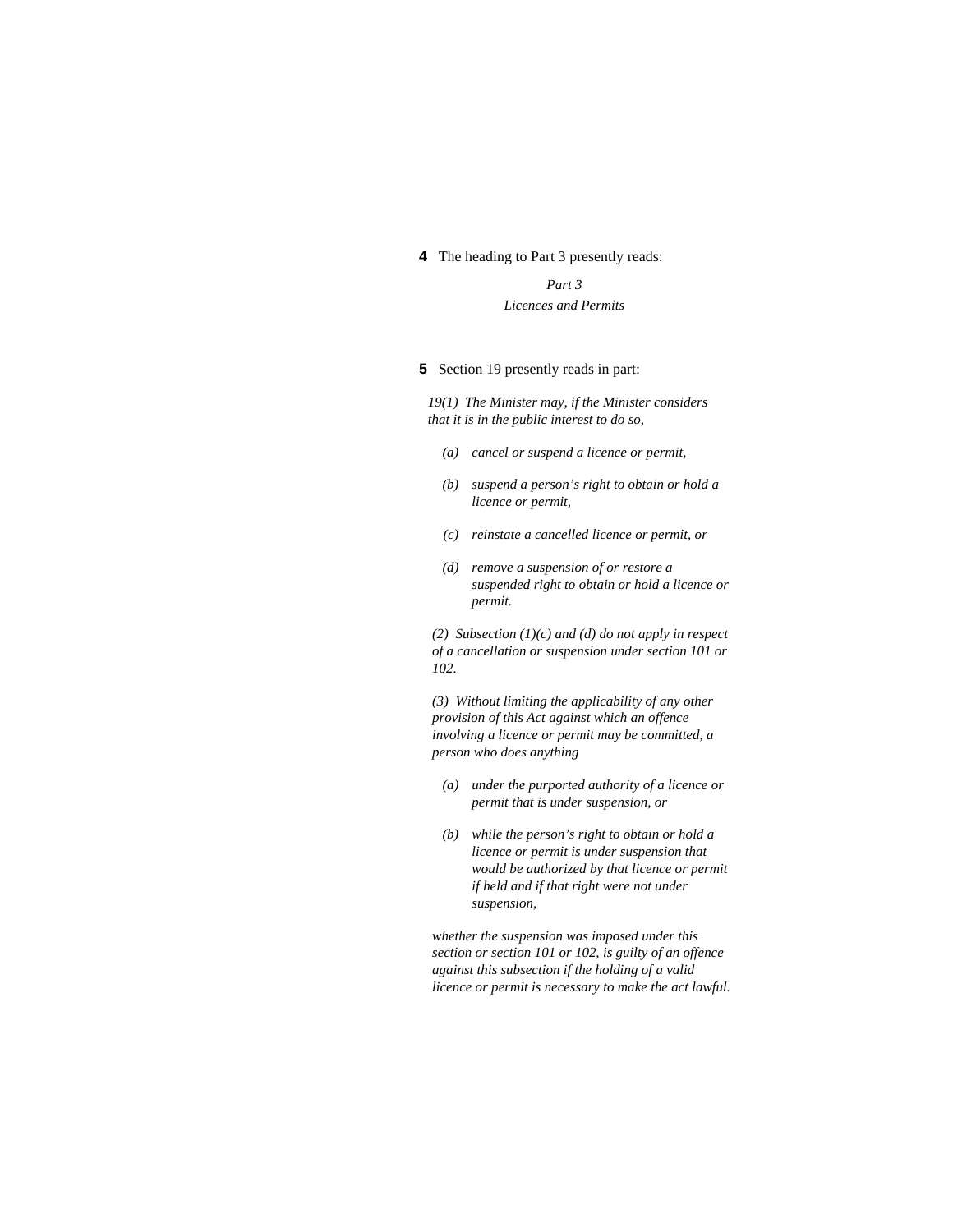# **6** Authorizations.

### **7** Section 24 presently reads:

*24(1) Subject to subsection (3), a person shall not hunt wildlife unless the person holds a licence authorizing the person, or is authorized by or under a licence, to hunt wildlife of that kind.* 

*(2) Subsection (1) does not apply to hunting that is specifically authorized by or under the Agricultural Pests Act, and subsection (1) applies only* 

- *(a) in respect of guiding, to guiding for gain or reward, and*
- *(b) in respect of non-licence wildlife, to trapping.*

*(3) A person shall not for gain or reward guide another person hunting wildlife unless he or she holds a licence or has a prescribed authorization specifically authorizing that guiding.* 

# **8** Section 36(2) presently reads:

*(2) Subsection (1) does not apply to a molestation, disturbance or destruction that is specifically authorized* 

- *(a) by or under the Agricultural Pests Act or the Water Act,*
- *(b) by or under a licence authorizing the control of wildlife depredation or the collection of wildlife, or*
- *(c) by regulations under section 103(1)(w) or a written authorization of the Minister.*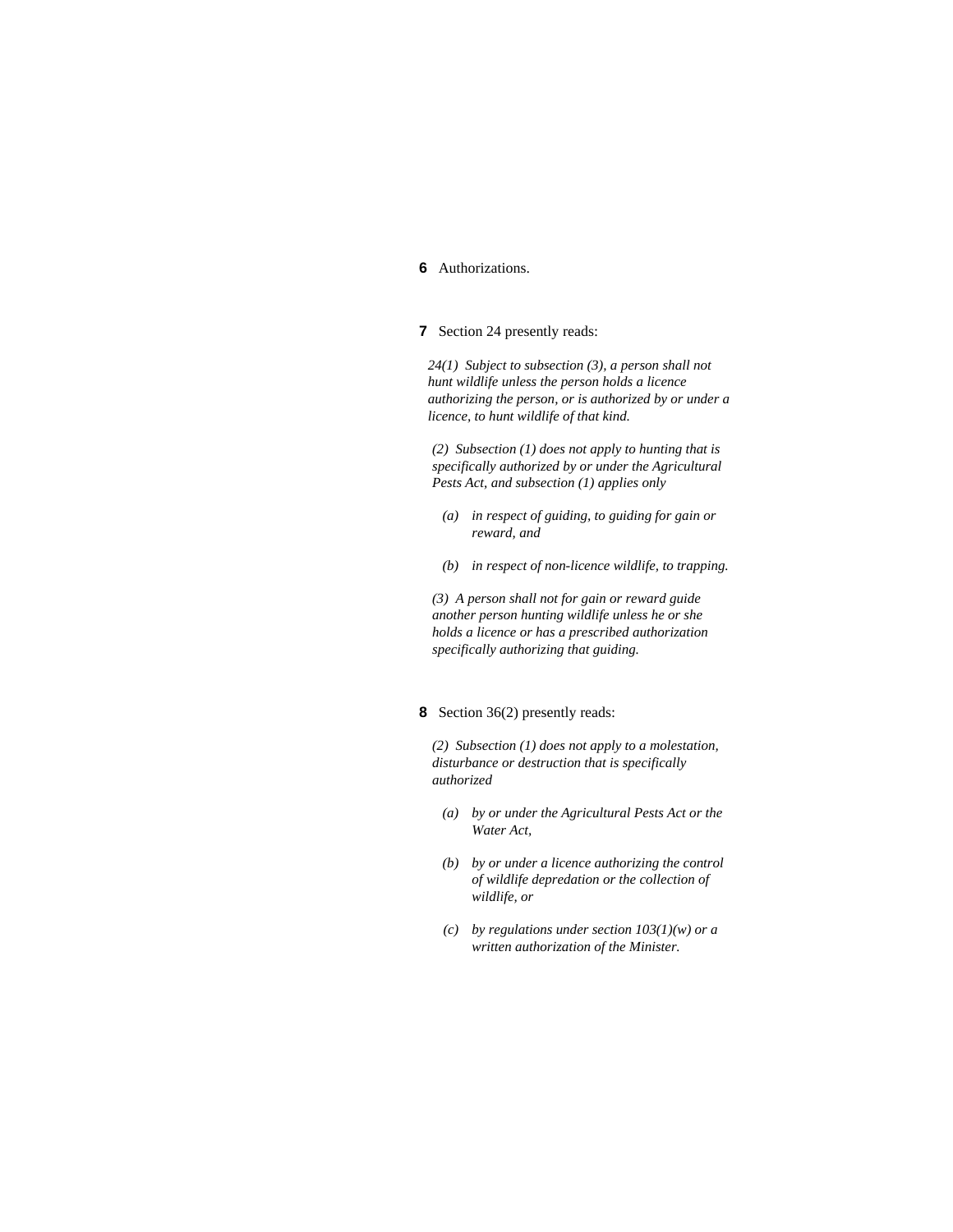# **9** Section 42(1) presently reads:

*42(1) Unless otherwise prescribed, a person who is not a resident, called in this section a "client", shall not hunt big game, wolf or coyote unless accompanied by another person who holds a licence, or has an authorization referred to in section 24(3), that authorizes that other person to guide the client.* 

### **10** Section 48 presently reads:

*48 Where a person has a licence authorizing the person's exclusive right to trap wildlife in a particular area, the person may remove or authorize another person to remove any trap found in that area.* 

#### **11** Section 50 presently reads:

*50 A person shall not, in a prescribed area, train or hold field trials for dogs for the purpose of hunting wildlife or retrieving game birds without a permit authorizing the person to do so.* 

# **12** Section 61 presently reads:

*61 Without limiting section 9(3) of the Fur Farms Act, a person shall not release a live wildlife or controlled animal from captivity unless the person has the written authorization of the Minister to do so.* 

### **13** Section 62(4) presently reads:

*(4) Each single act of selling, buying, bartering, soliciting or trading in wildlife or of offering to do so constitutes a separate act of trafficking in wildlife.* 

**14** Section 72(1) presently reads: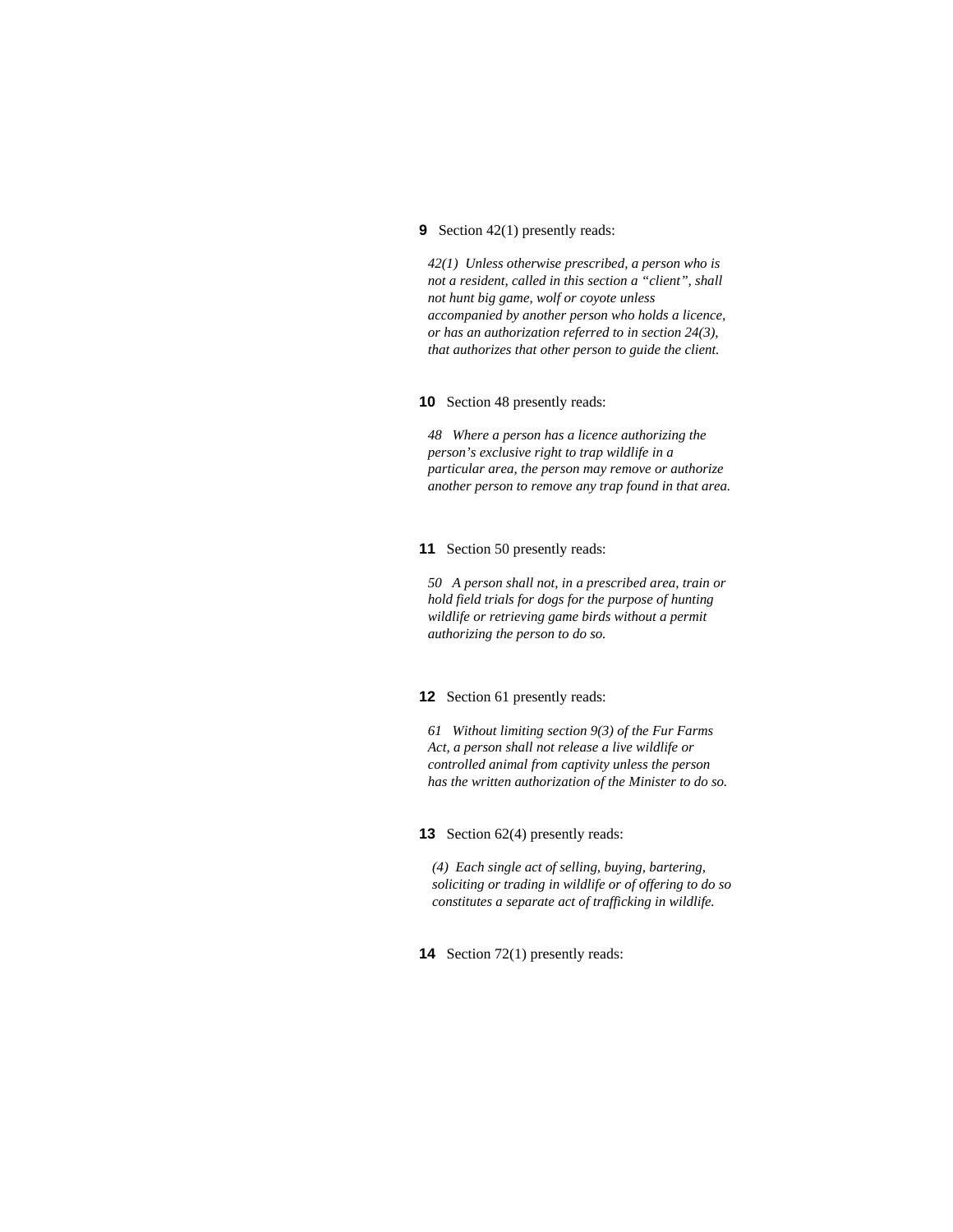*72(1) A wildlife officer or wildlife guardian may, without obtaining a warrant, enter at any reasonable hour* 

- *(a) any premises that the officer or guardian has reason to believe are permit premises, or*
- *(b) any other premises where* 
	- *(i) any authorization is required by or under another statute, including a federal statute, to possess any subject animals or endangered organisms, or*
	- *(ii) a commercial service in relation to butchering, skinning, dressing or plucking dead subject animals is offered,*

*and where the officer or guardian has reason to believe that subject animals or endangered organisms may be found at the time of entry,* 

*other than the living quarters of a private dwelling, for the purpose of inspecting the premises and any subject animals and endangered organisms found in them and any records required to be kept by or under this Act, the Livestock Industry Diversification Act or the Fur Farms Act.* 

**15** Section 74(1) presently reads:

*74(1) A wildlife officer or wildlife guardian may seize anything that the officer or guardian believes on reasonable and probable grounds may afford evidence of an offence against this Act.* 

**16** Section 81(4) presently reads:

*(4) No person shall, without the written authorization of an officer or guardian,*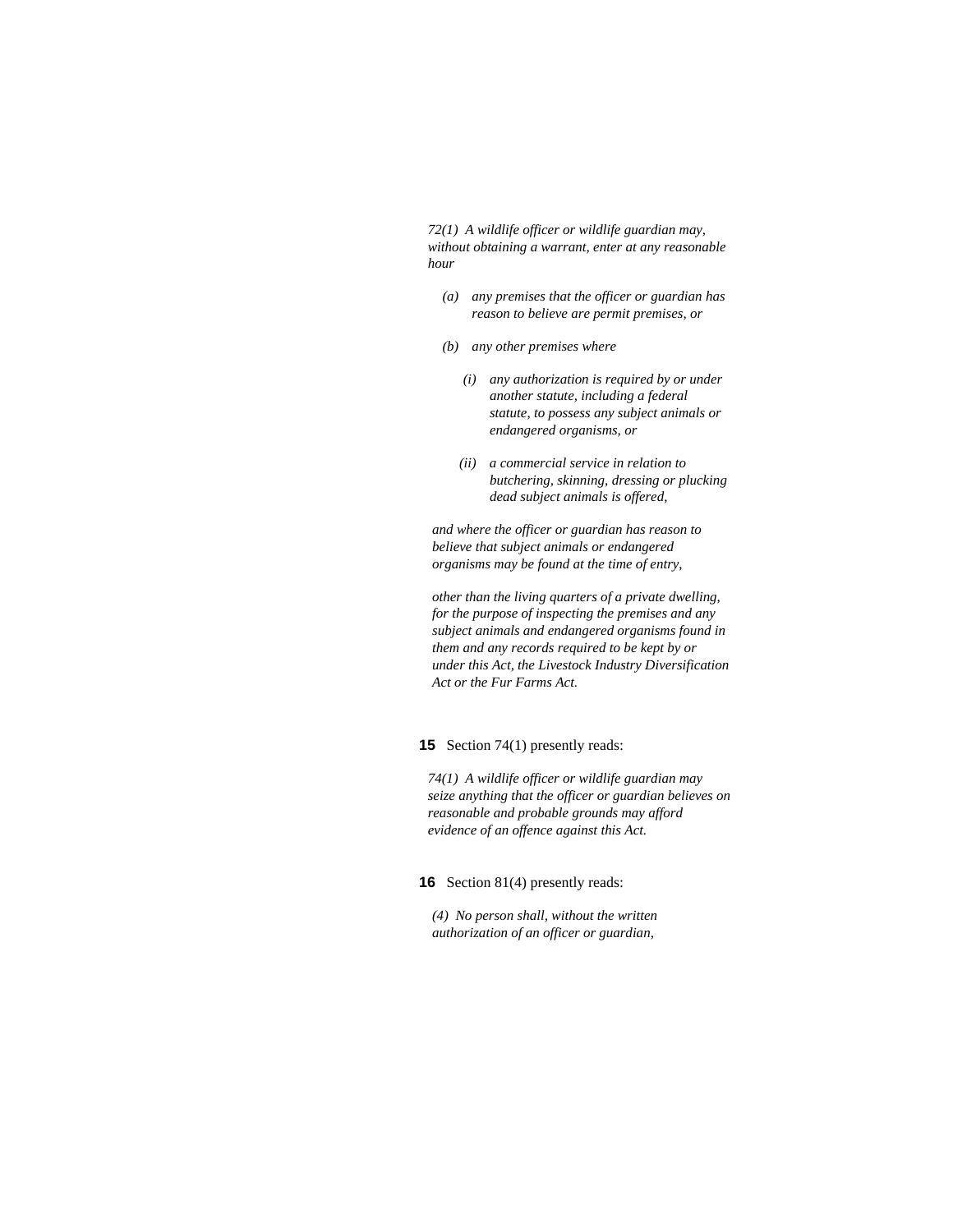- *(a) enter or remain in an area that has been closed but not yet reopened under subsection (1), or*
- *(b) hunt in an area that has been closed but not yet reopened under subsection (2).*
- **17** Orders respecting wildlife attractants.

# **18** Warrants.

#### **19** Section 86 presently reads:

*86 A person who contravenes any provision of this Act is guilty of an offence.* 

## **20** Sections 92 and 93 presently read:

*92(1) A person who is convicted of an offence against* 

- *(a) section 28, 45(1)(b), 51(1), 52(1), 53 or 55(1),*
- *(b) section 24(1), in respect of a licence other than one of a type referred to in subsection (2)(b) of this section, or*
- *(c) section 25(1), in respect of wildlife other than an endangered animal,*

*is liable to a fine of not more than \$2500 or to imprisonment for a term of not more than one month, or both.* 

- *(2) A person who is convicted of an offence against*
- *(a) section 19(3), 22, 24(3), 29, 33(1)(a) or (b), 39, 42(1) or 61,*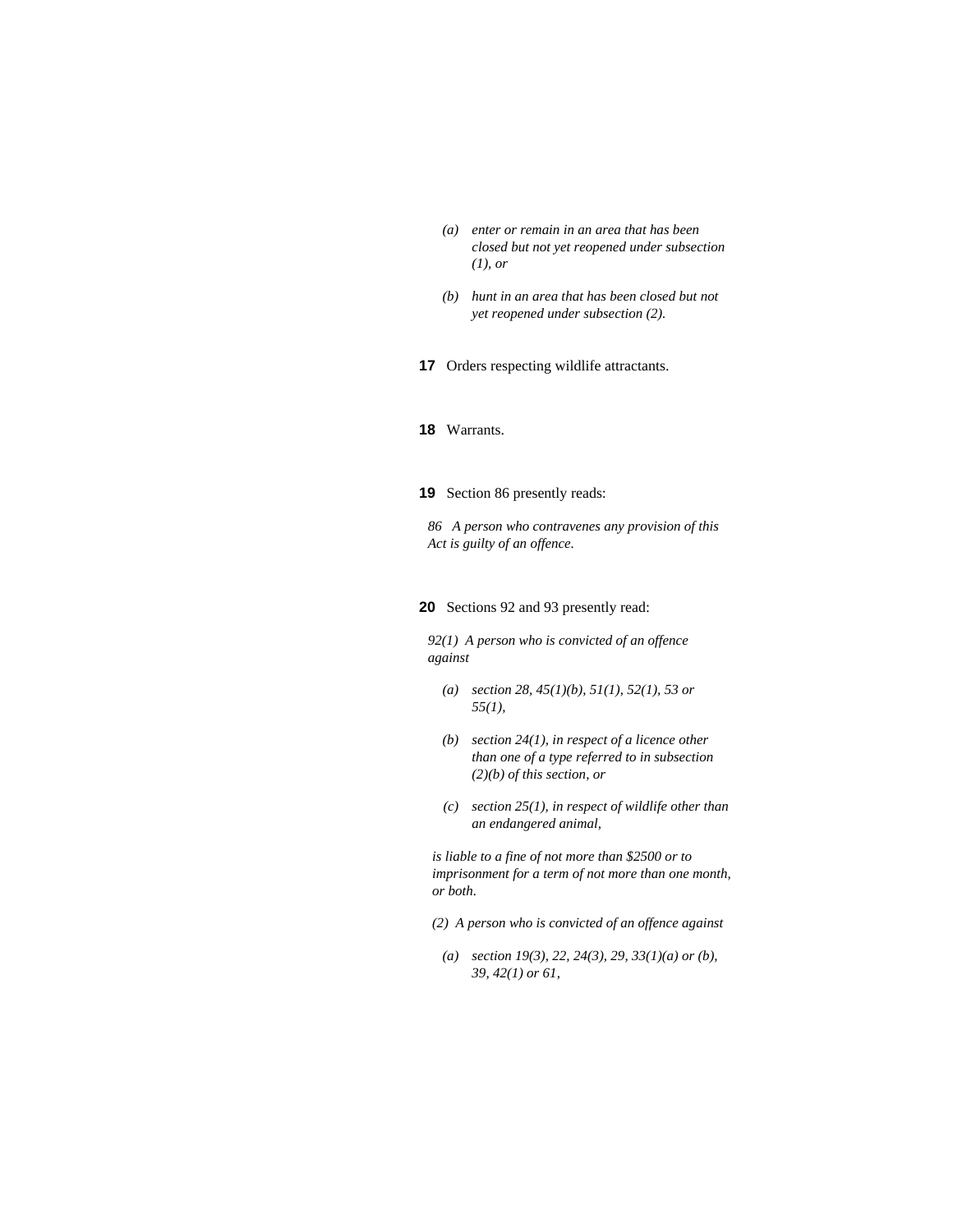- *(b) section 24(1), in respect of a licence of a type that is in limited supply by virtue of a determination of the Minister under section 13(1), or*
- *(c) section 32(1) or (2), in respect of a thing listed in sub-items 1 to 5 of Item 1 of the Schedule,*

*is liable to a fine of not more than \$5000 or to imprisonment for a term of not more than 2 months, or both.* 

*(3) A person who is convicted of an offence against section 27(1) or 30 is liable to a fine of not more than \$10 000 or to imprisonment for a term of not more than 6 months, or both.* 

- *(4) A person who is convicted of an offence against*
- *(a) section 25(1), if the wildlife is an endangered animal,*
- *(b) section 35 or 55(3), or*
- *(c) section 62(1) or (2), in respect of a game bird, big game animal or bird of prey or if the wildlife is an endangered animal,*

*is liable to a fine of not more than \$100 000 or to imprisonment for a term of not more than 6 months, or both.* 

*93 A person who is convicted of any offence against this Act for which section 92 or the regulations made under section 104(1)(a), as affected, where applicable, by section 94, do not provide a penalty is liable to a fine of not more than \$2000 or to imprisonment for a term of not more than one month, or both.* 

**21** Section 95 presently reads:

*95 A court may, in addition to and separately from imposing any penalty under section 92, 93 or 94 or*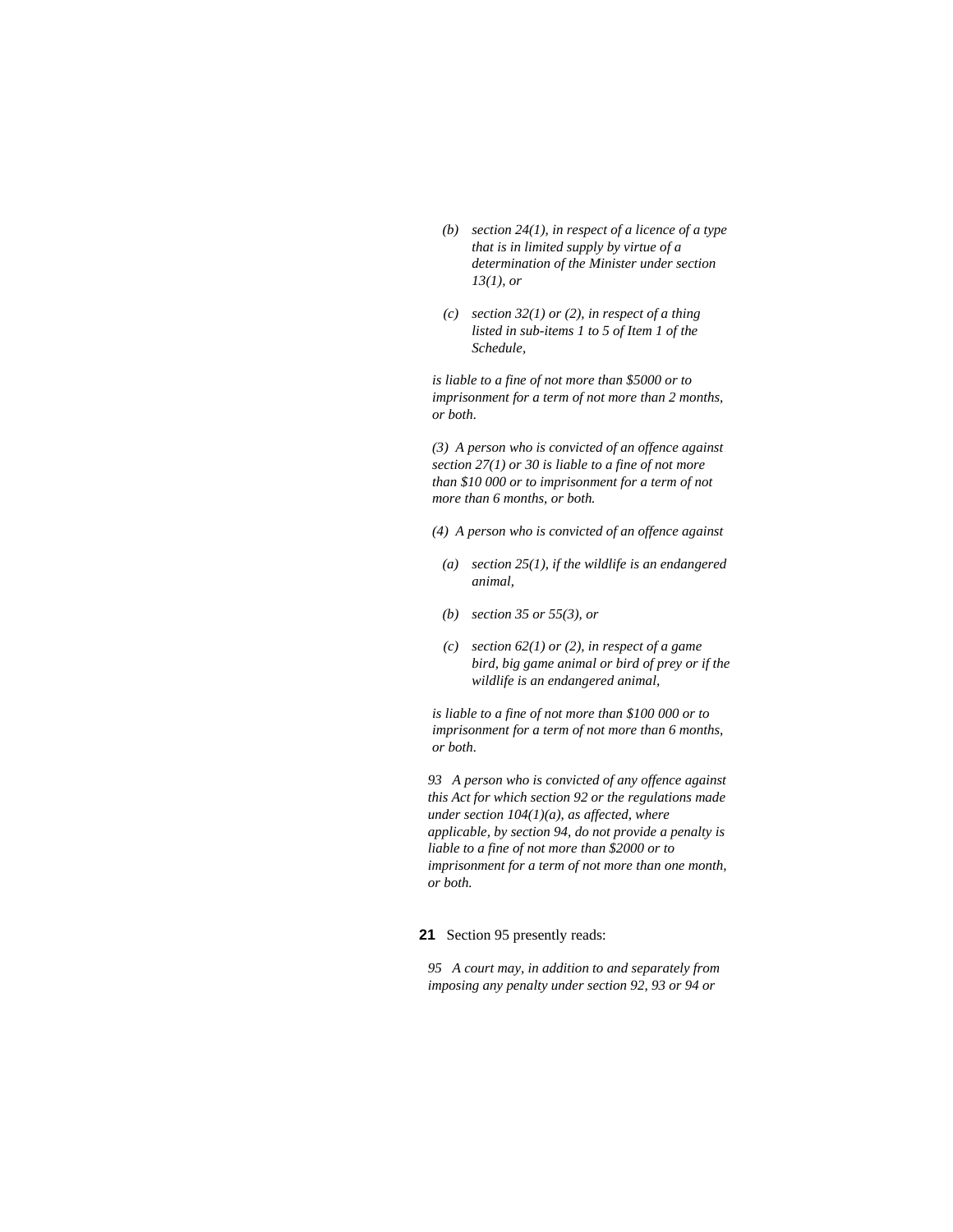*the regulations made under section 104(1)(a) or any other provision of this Act, assess any penalty to or make any other order against a convicted person under any of sections 96 to 100.* 

**22** Amendment consequential on section 2(a)(ii).

# **23** Section 102 presently reads:

*102(1) In addition to any cancellation or suspension under section 101, if* 

- *(a) a person is convicted of an offence against this Act and ordered to pay a fine, and*
- *(b) the person does not pay the fine forthwith or within the time that the court has allowed for payment of the fine,*

*all of the licences of that person that are of a type prescribed as recreational and that person's right to obtain or hold any such licence are automatically suspended until such time as the person pays the amount of the fine.* 

*(2) A suspension under this section has effect* 

- *(a) in the case where the court has allowed time for payment of the fine, from the last date on which payment can be made, or*
- *(b) in any other case, from the date of conviction.*

*(3) Where, in respect of any period, a licence or a right to apply for or hold a licence would, but for this subsection, be suspended under both this section and section 19 or 101, then, notwithstanding anything in those sections, the suspension under this section is to be treated as running first in point of time on its coming into effect and, if the suspension under section 19 or 101 is already in effect, the suspension under this section temporarily interrupts the running of that other suspension.*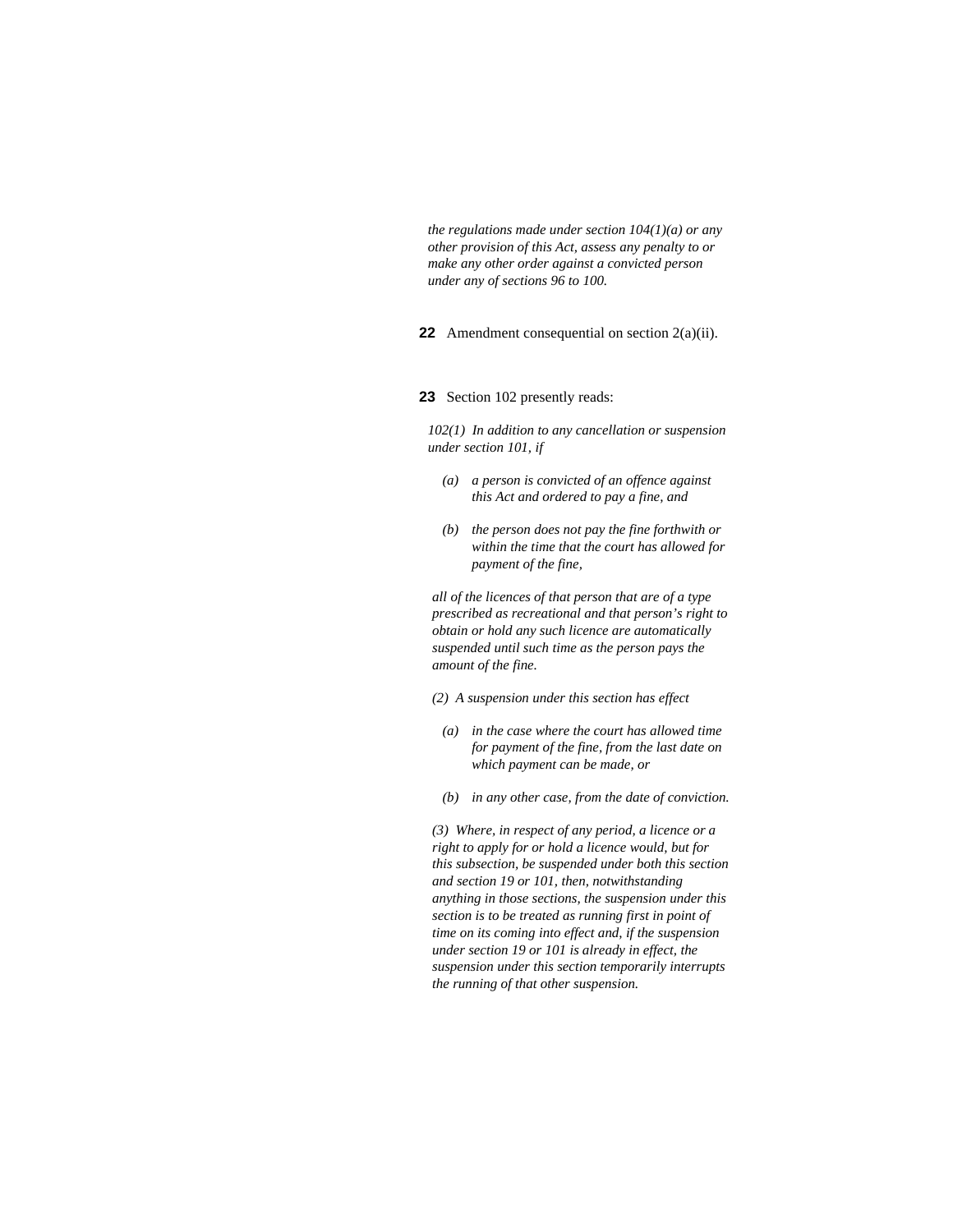### **24** Section 103 presently reads in part:

*103(1) The Minister may make regulations* 

- *(e) respecting* 
	- *(i) the provision of guiding services, including restrictions on rights to enter into agreements to provide such services, and*
	- *(ii) authorizations prescribed in relation to section 24(3),*

 *and applying any provisions of this Act that are applicable to licences to those authorizations, with any modifications or adaptations that are considered appropriate;* 

- *(y) respecting the training of and the holding of field trials for dogs for the purpose of hunting wildlife or retrieving game birds;*
- **25** Relocation of section 106.

**26** Section 104(2) presently reads:

*(2) Regulations under subsection (1)(a) may not provide for* 

- *(a) a specific penalty that is higher than that provided for in section 92(4), or*
- *(b) a suspension for a period longer than 5 years.*

**27** Amendment of unproclaimed section 61(2) which presently reads:

*(2) The Minister shall not give an authorization under subsection (1) in respect of a domestic cervid.*